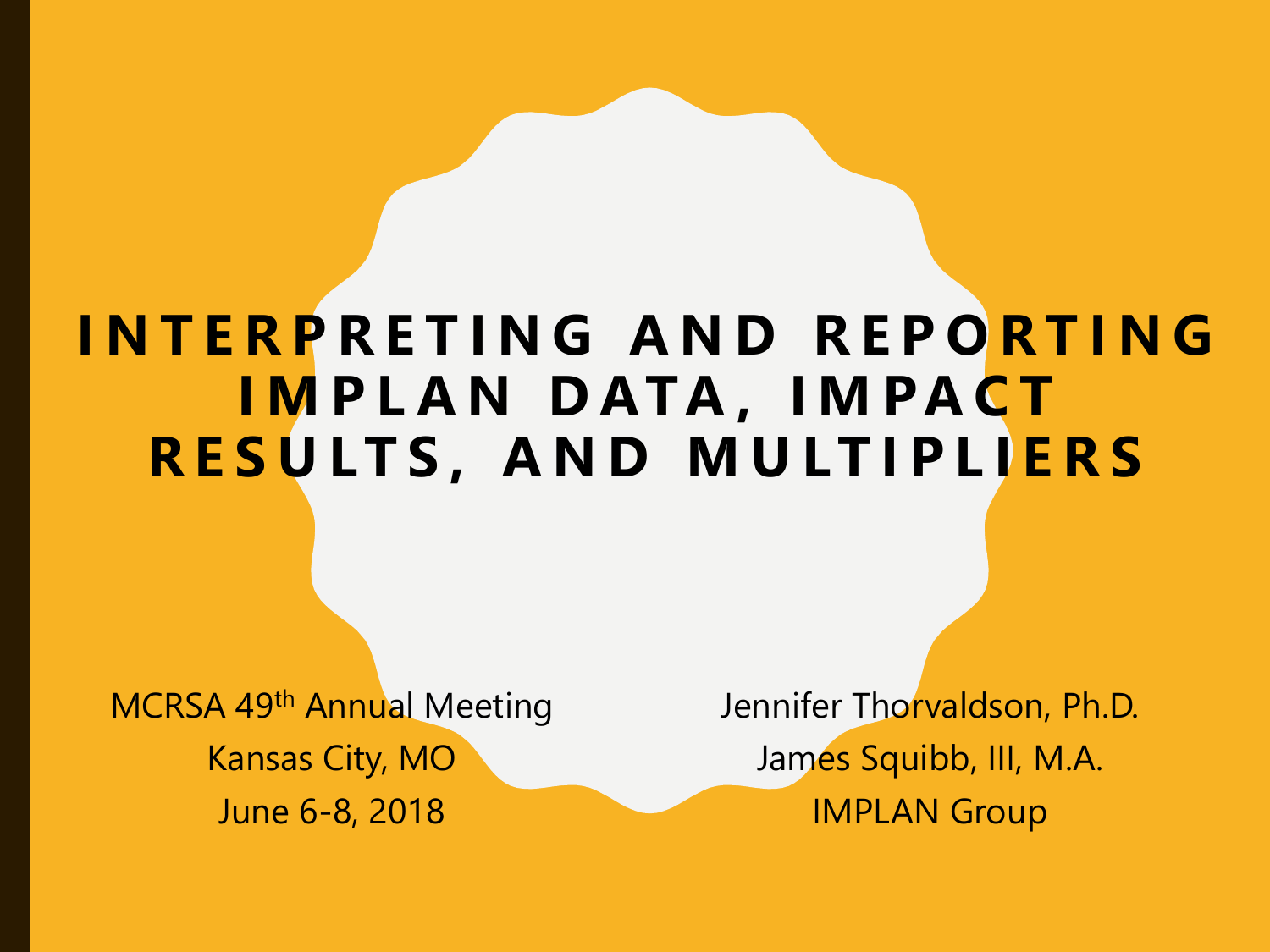



#### Jennifer Thorvaldson, Ph.D. James Squibb III, M.A.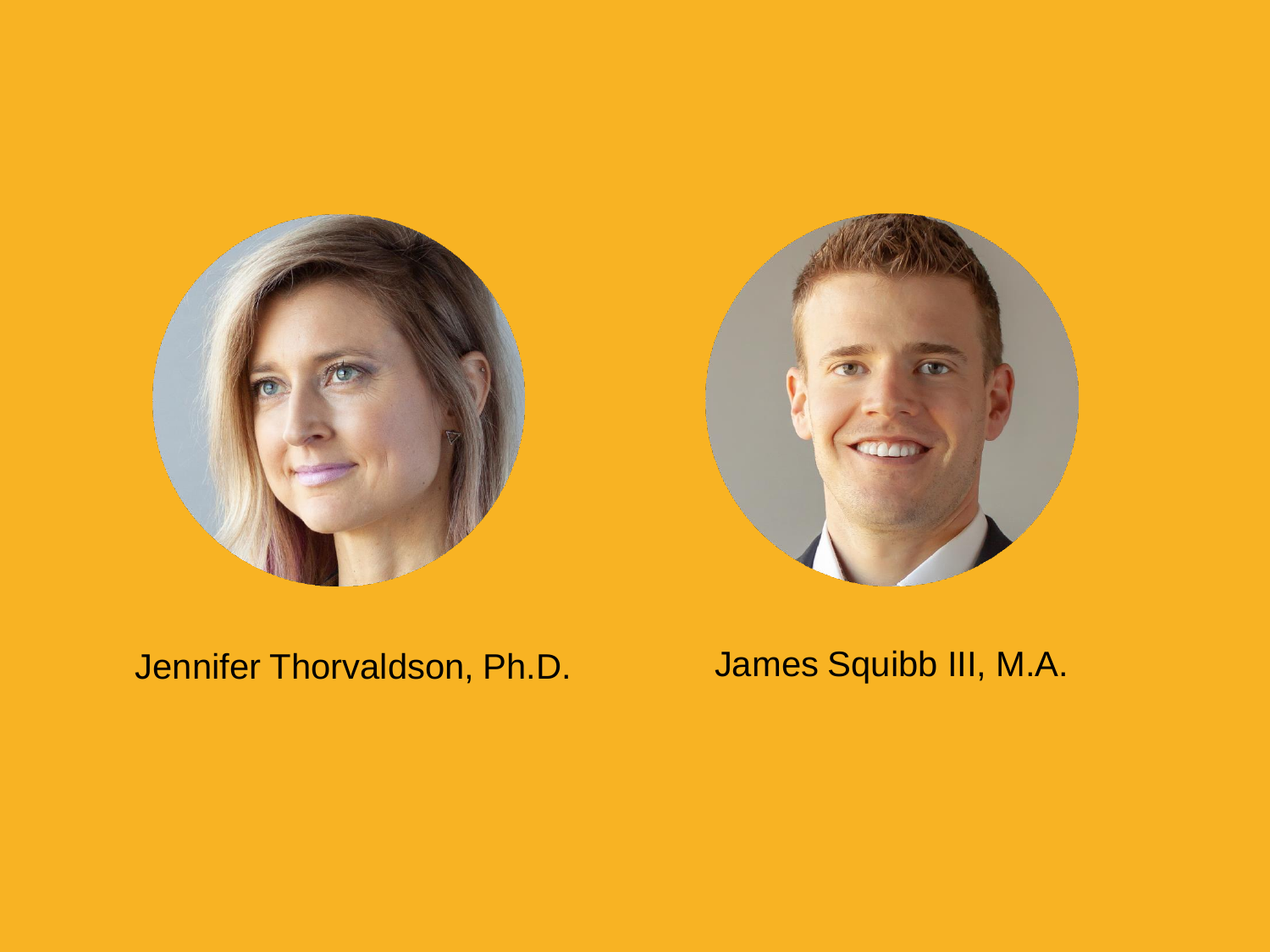#### **P R E S E N TAT I O N O U T L I N E**

- **Model data** common points of confusion
- **Multipliers** comparing and interpreting
- **Impacts** setting up analyses and reporting results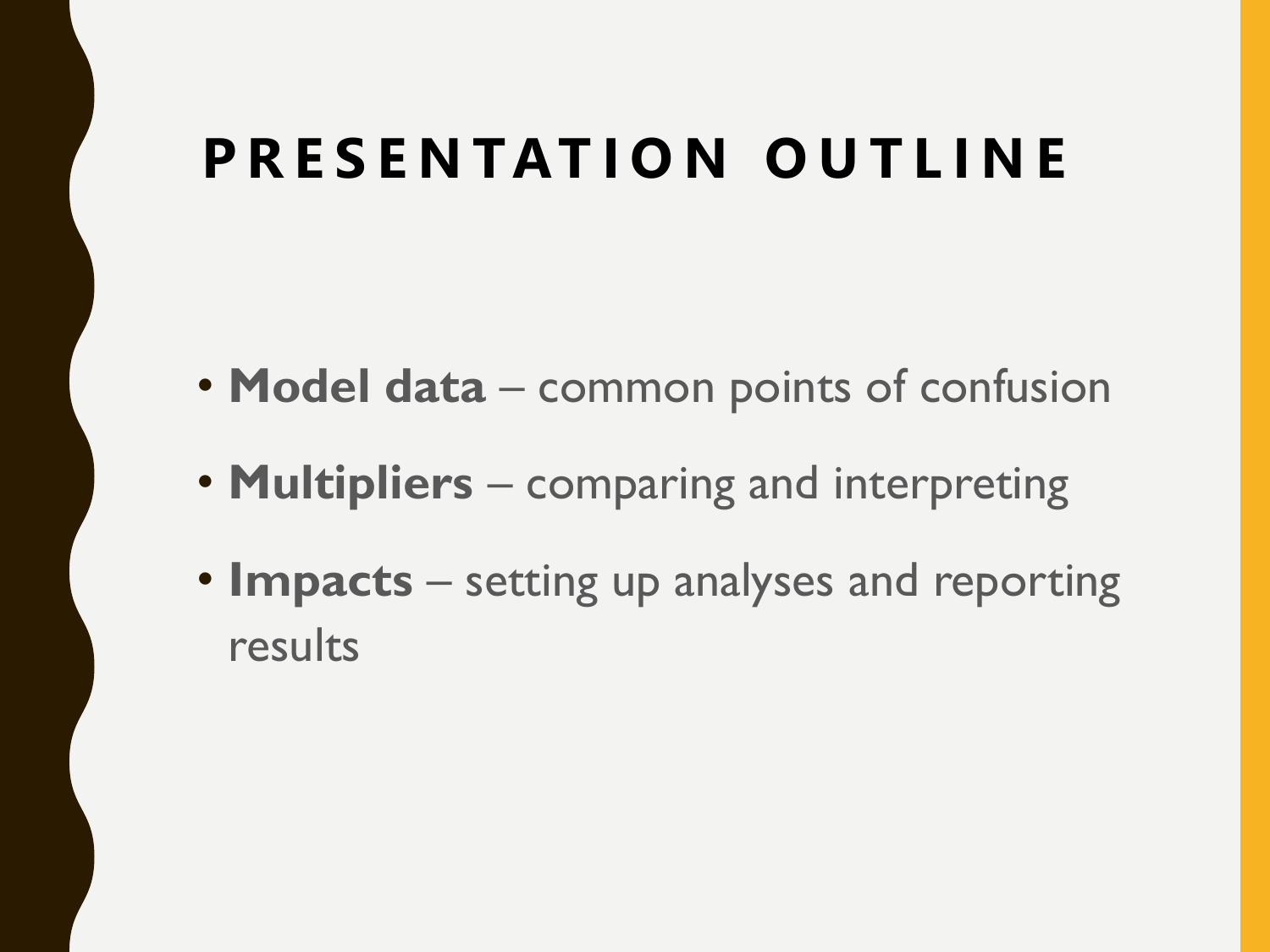# MODEL DATA

#### **COMMON POINTS OF CONFUSION**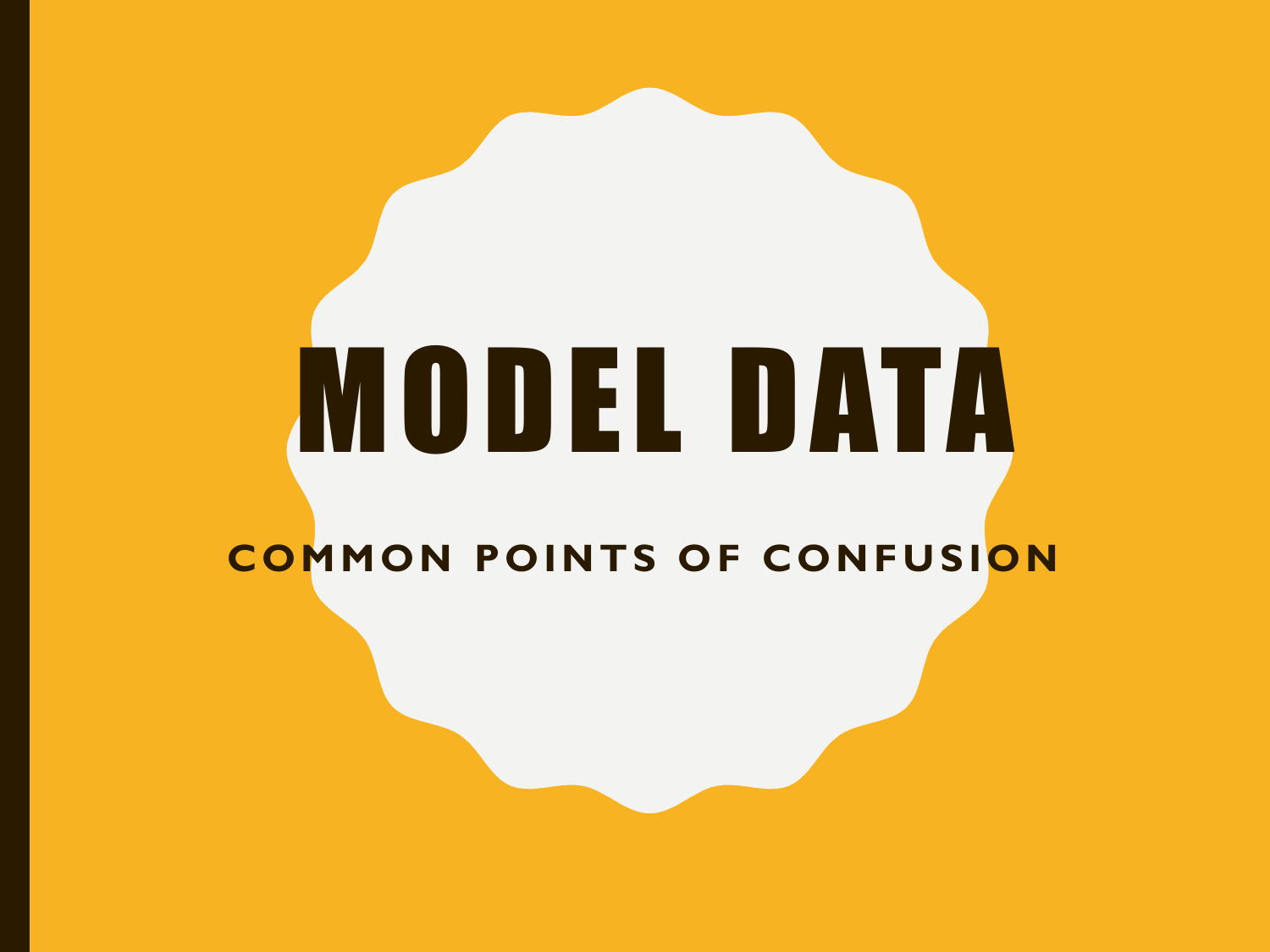#### **I M P L A N S E C T O R S**

- All sectors up to and including the Private Households sector are private industries
	- The Postal Service and following sectors are government enterprises, non-sectors, and government payroll sectors
- IMPLAN sectors include both for-profit and nonprofit businesses, and both corporations and proprietorships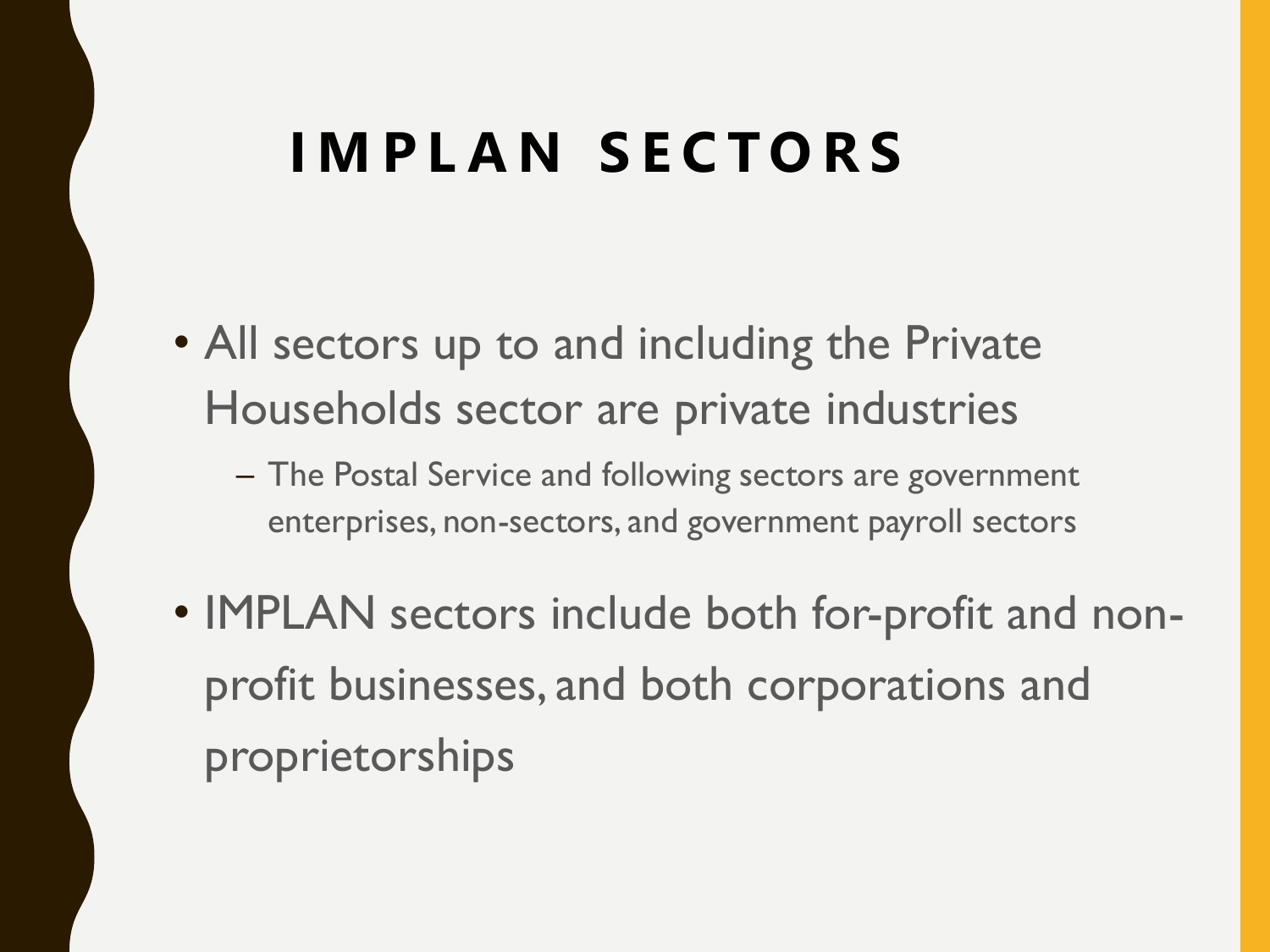#### **E M P L O Y M E N T**

- Annual average job count
	- Mix of full-time, part-time, seasonal/temporary
	- One person can have more than one job
	- Same definition used by BEA and BLS
- Adjustment methods available for job inputs that represent FTEs and/or are not annual
- Includes proprietors
	- Makes EC/Employment ratios subject to misinterpretation for sectors with high proprietor counts (similar for sectors with high number of PT workers, like real estate)
	- Will eventually be reported separately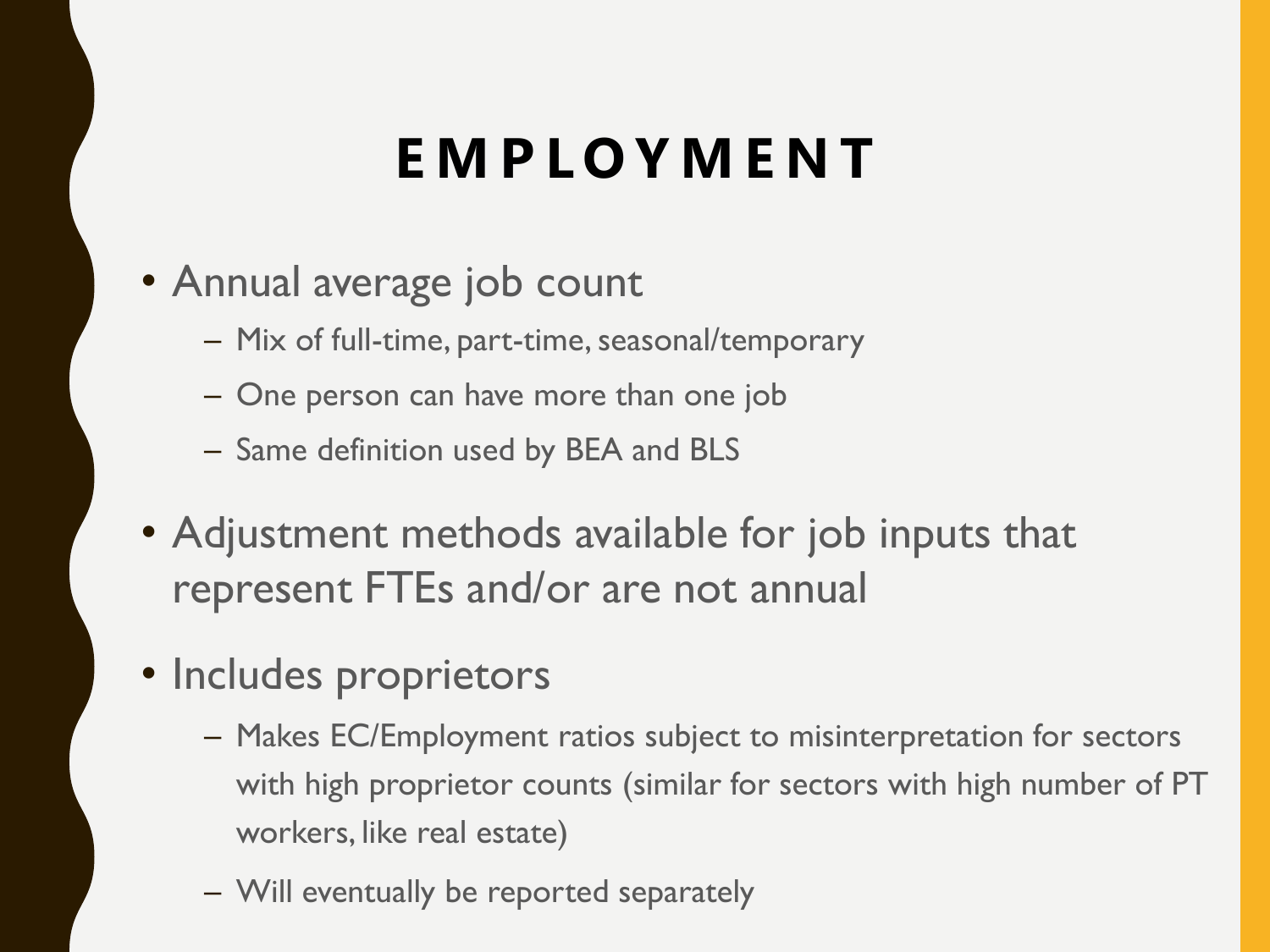#### **C O N T R A C T E M P L O Y M E N T**

- For all non-construction sectors, contract employment appears as an intermediate purchase (part of the purchasing sector's production function)
	- Will not show up us direct employment but rather as indirect employment
	- Will be a mix of W&S employment and proprietor employment
- For construction sectors, contract employment is part of direct proprietor employment
- Local employment vs. traveling crews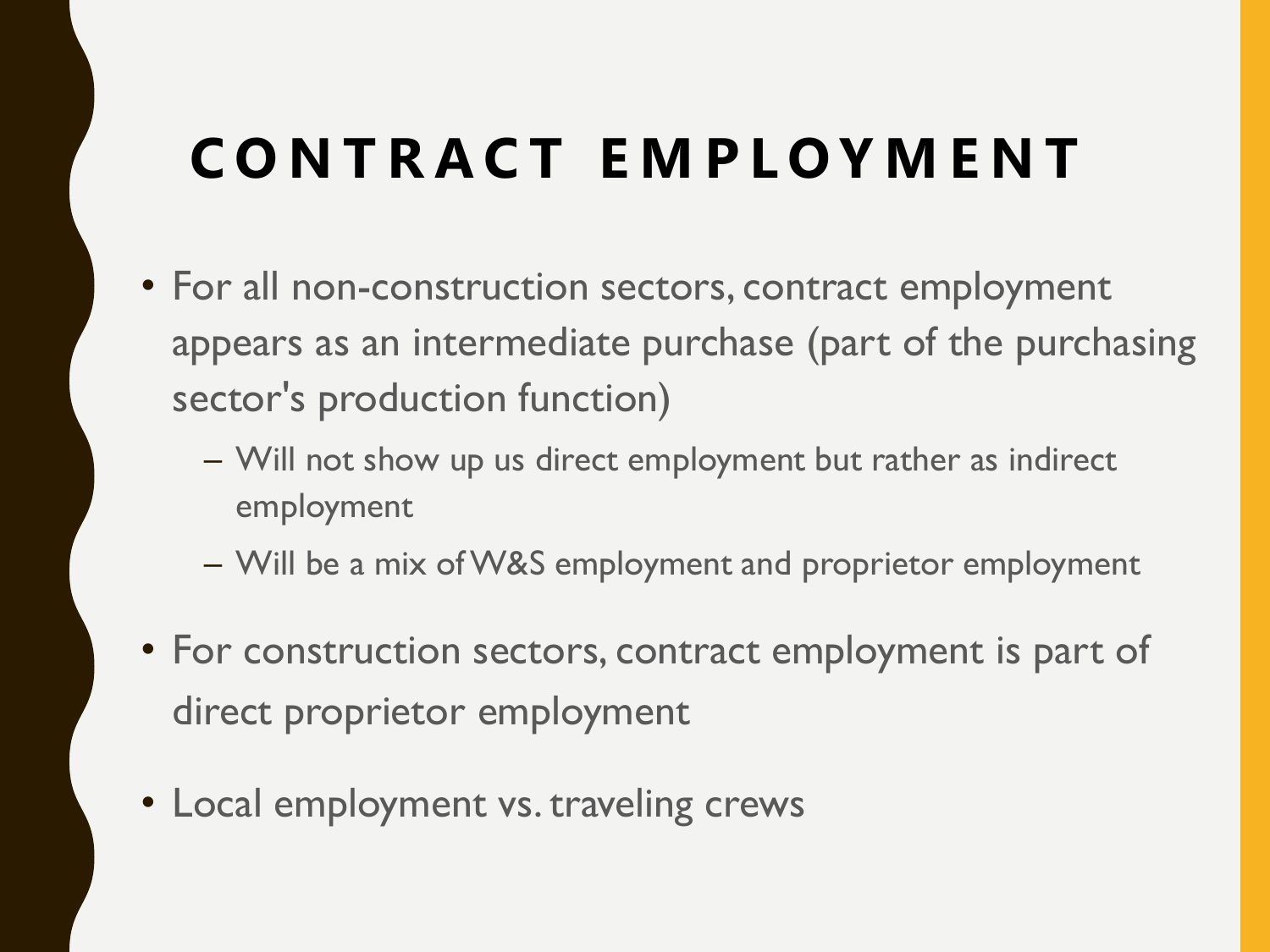#### **I N C O M E**

- Labor income includes proprietor income
	- Thus, it is possible for it to be negative and to fluctuate year-to-year
	- Employee compensation is fully-loaded wages and is always positive

#### • Personal income includes all sources of income

- In addition to labor income, personal income includes Social Security payments, investment income, etc.
- An informational value only not used in impact calculations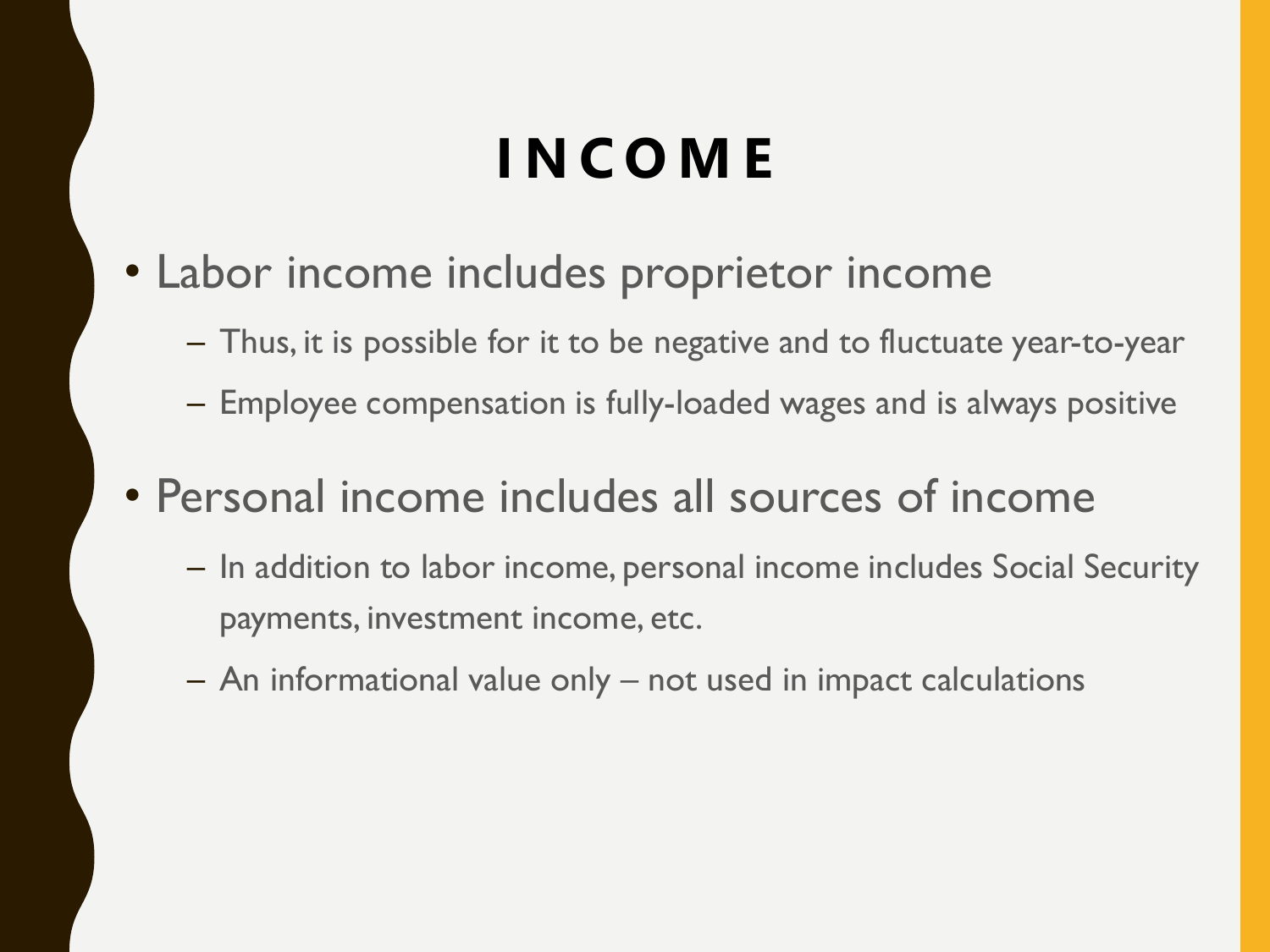#### **O U T P U T**

- Output = value of production that occurred in that year
- Not always the same as sales!
	- Inventory
	- Output for the wholesale and retail sectors is the wholesale or retail margin only (not sales)
- Output can rise or fall even if physical production levels remain the same.
	- Price changes, tax rate changes, wage rate changes, etc.
	- Thus, output/worker ("productivity") can also change for the same reasons
- Output "double-counts" relative to GDP (see article)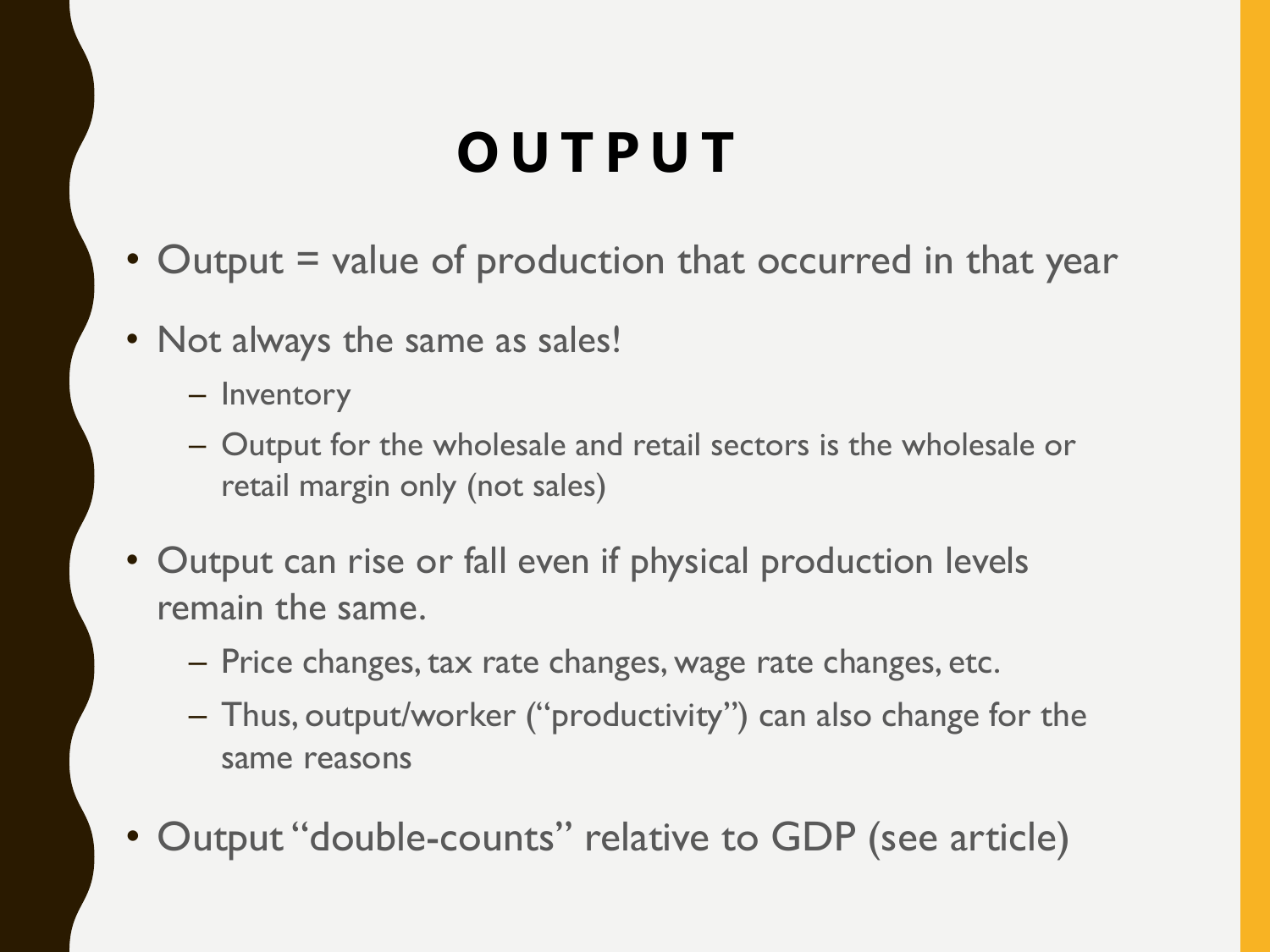#### **R P C , R S C , S / D R AT I O**

- RPC = % of local demands that is met by local supply = LULS / Local Demand
- RSC = % of local supply that goes to meet local demand = LULS / Local Supply
- High ratio of RSC to RPC is one indicator that there is room to increase local production of the commodity
- Domestic Supply/Demand Ratio = Net Commodity Supply / Gross Commodity Demand
	- % of local demand that could possibly be met by local domestic production (i.e., if the commodity were not exported domestically)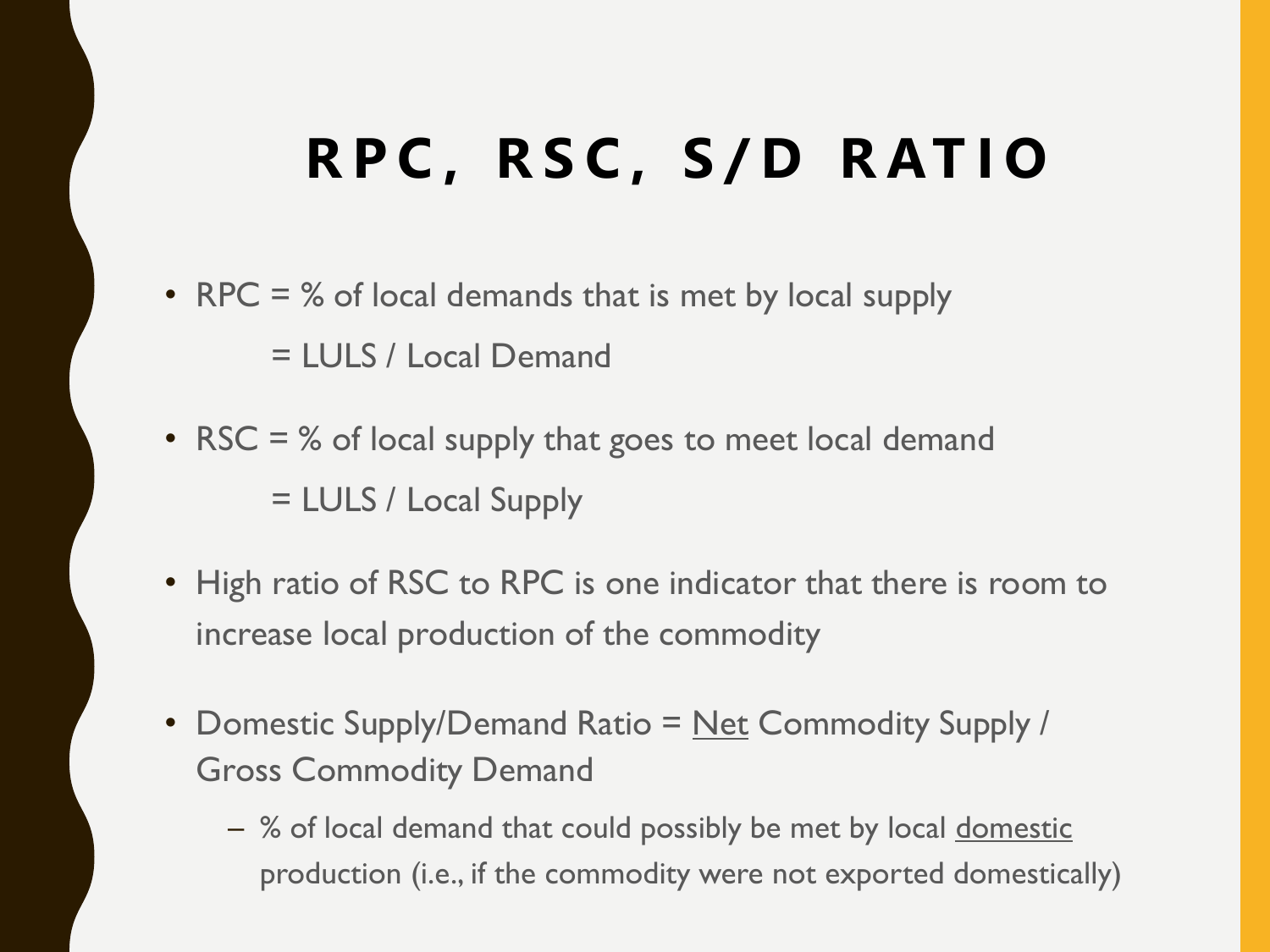## MULTIPLIERS **COMPARING AND INTERPRETING**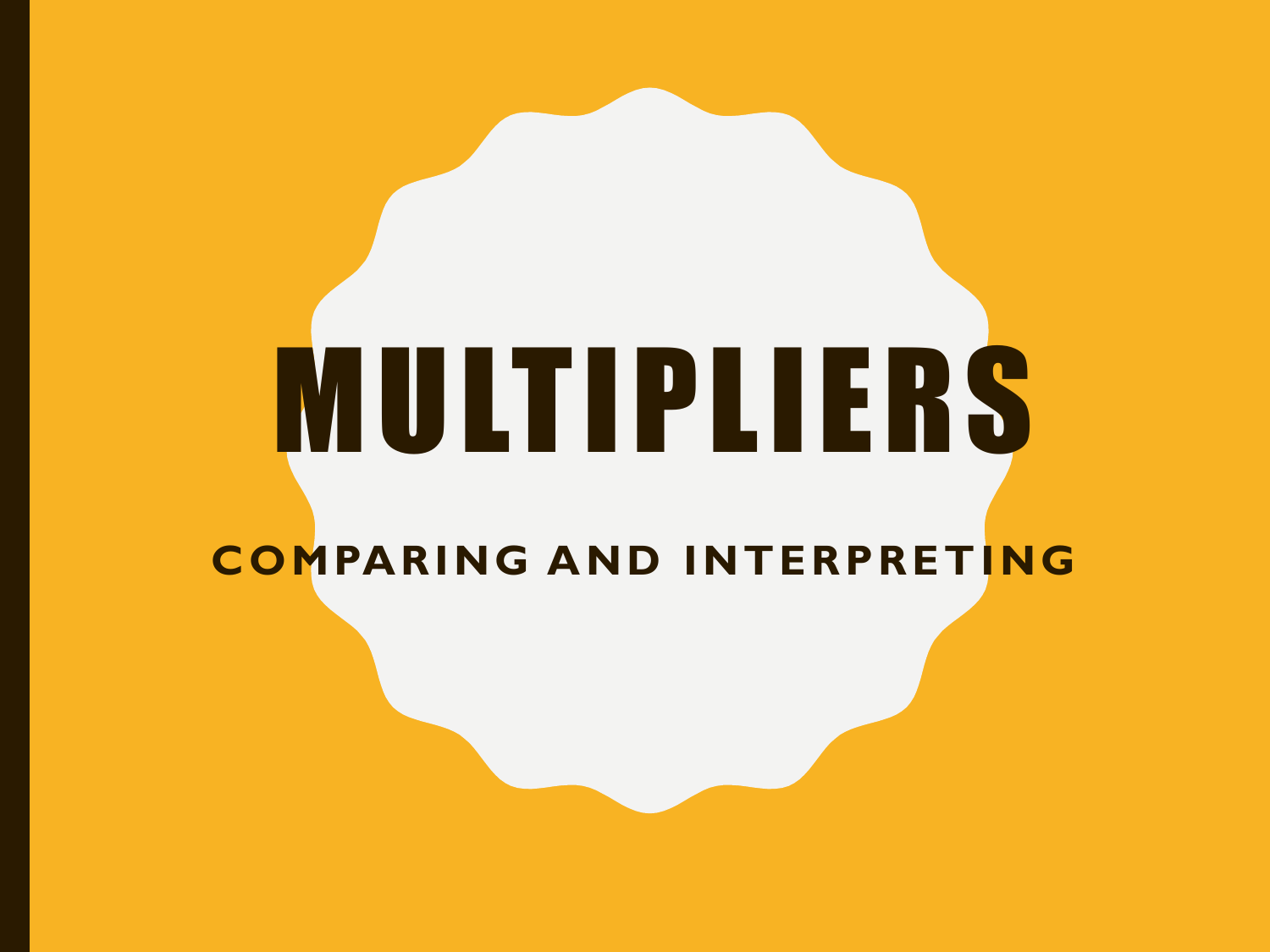#### **I N T E R P R E TAT I O N S A N D C O M P A R I S O N S**

- The 2 Rule-Of-Thumb
	- Only applies to output multipliers (other types of multipliers have wide ranges, though VA multipliers tend to be lower than all others)
	- Only applies to sub-national models
- Multipliers are influenced by many things, including:
	- RPCs of the industry's main inputs and of its suppliers' main inputs
	- Wage rates of the industry and its suppliers
	- Labor-intensity of directly-impacted industry relative to suppliers
	- Commuting rates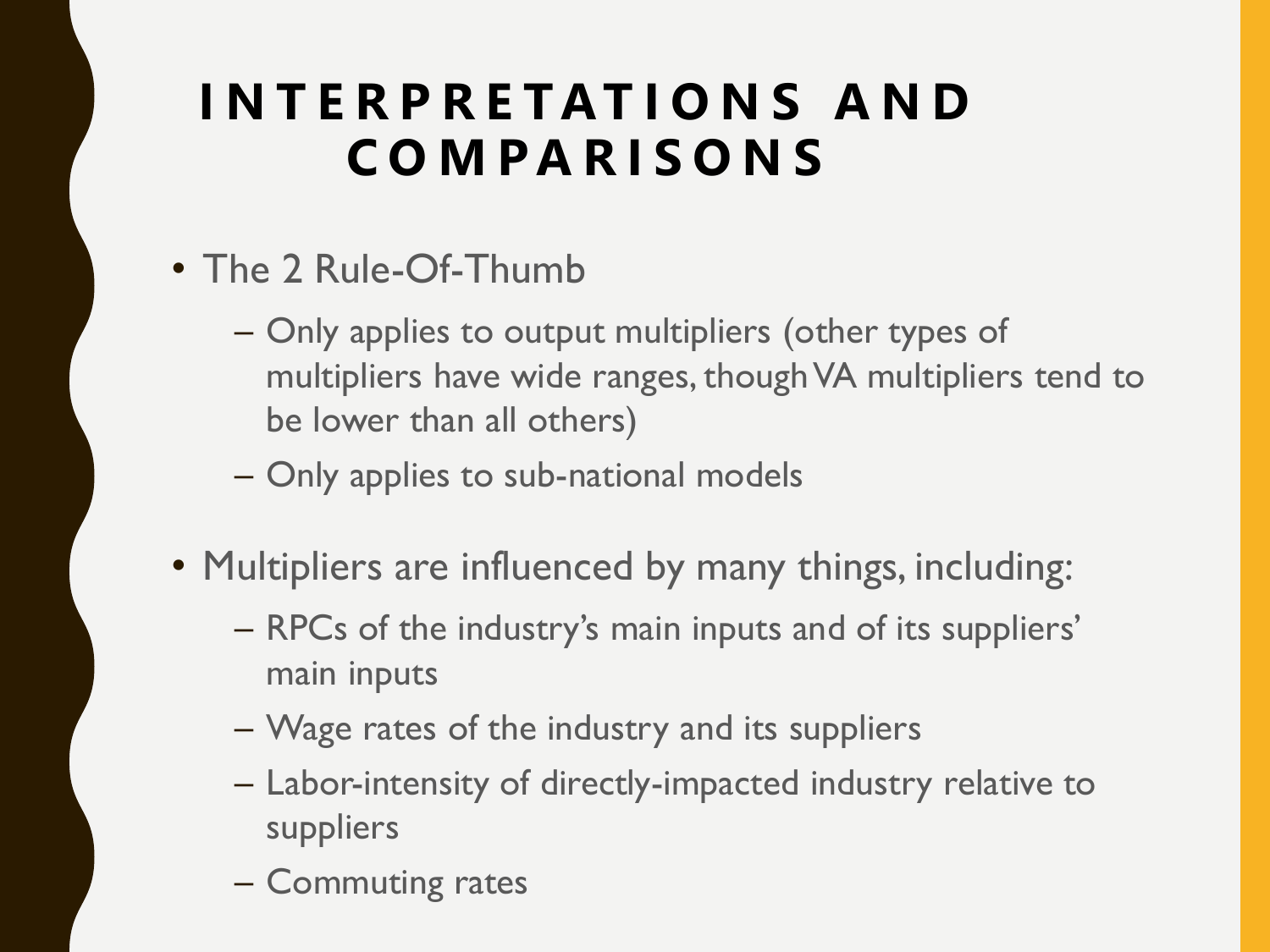#### **I N T E R P R E TAT I O N S A N D C O M P A R I S O N S**

- Geography Size
	- Larger study areas generally, but not always, have higher multipliers (spreadsheet example)
	- Depends on the industry and geographies being compared
	- MRIO multipliers
	- Customized events
- Bigger multiplier ≠ bigger industry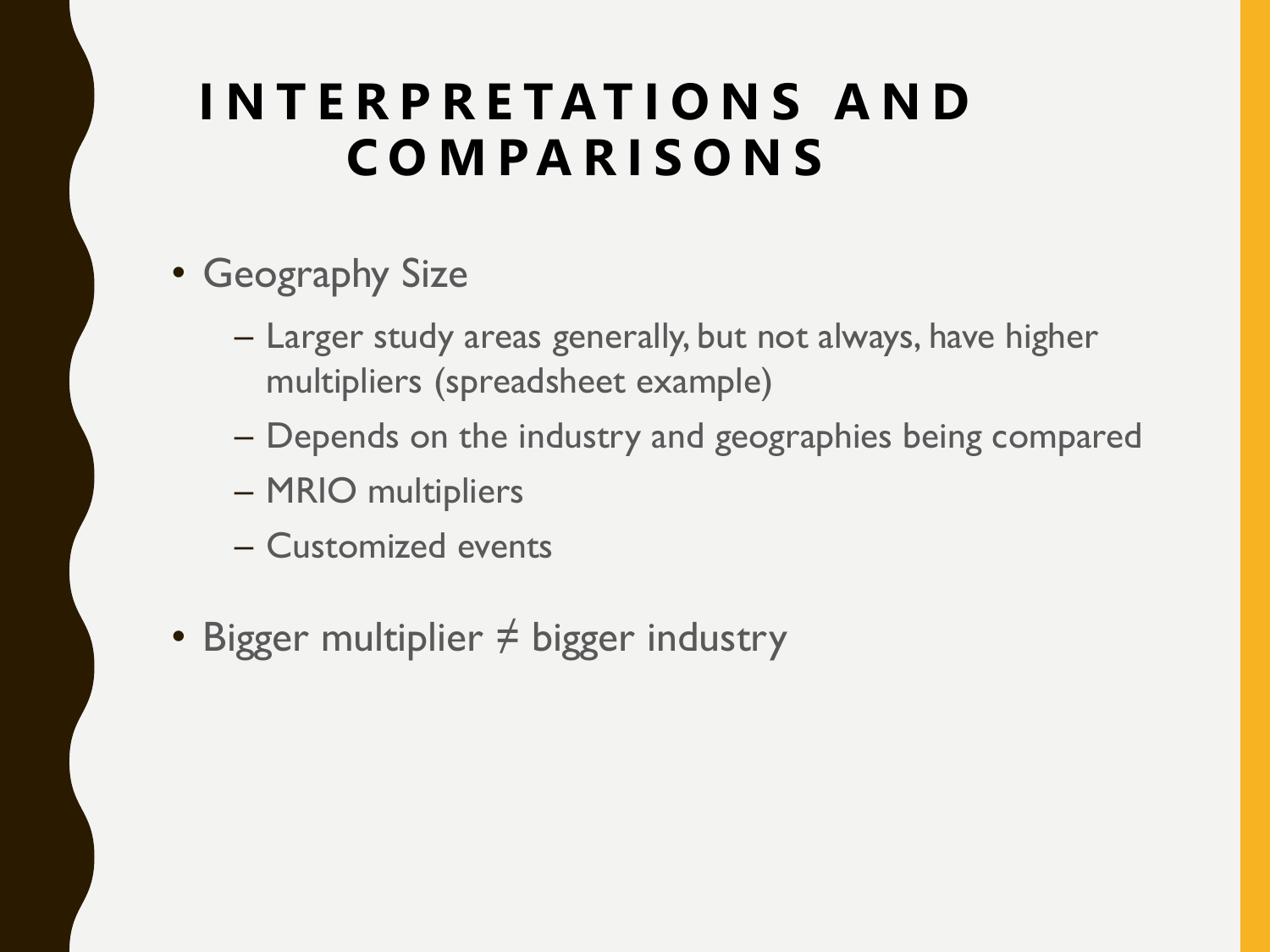#### **I N T E R P R E TAT I O N S A N D C O M P A R I S O N S**

- Effects vs. Multipliers
	- Effects are on a per-million-dollars-of-output basis
	- Multipliers are unitless the units of the numerator and denominator are the same.
- Type I Multiplier = (Direct + Indirect) / Direct
	- Assumes no institutions internalized
	- No induced effects
- Type SAM Multiplier = (Direct + Indirect + Induced) / Direct
	- Standard is to internalize households only
	- Internalizing State/Local Government may be justified in some specific cases (will increase induced effects)
	- Generally not recommended to internalize other institutions (see paper)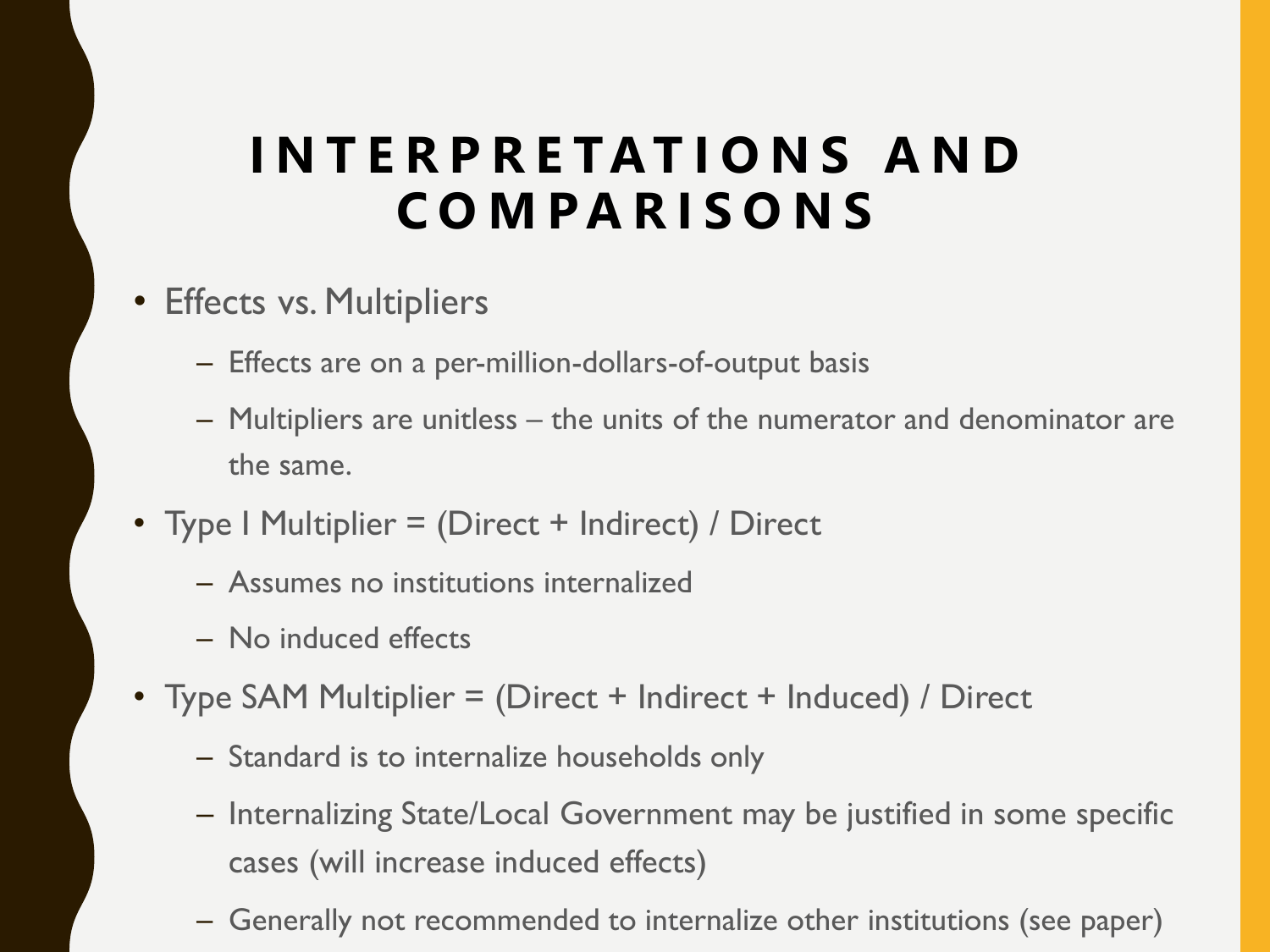## IMPACTS

**SETTING UP ANALYSES AND REPORTING RESULTS**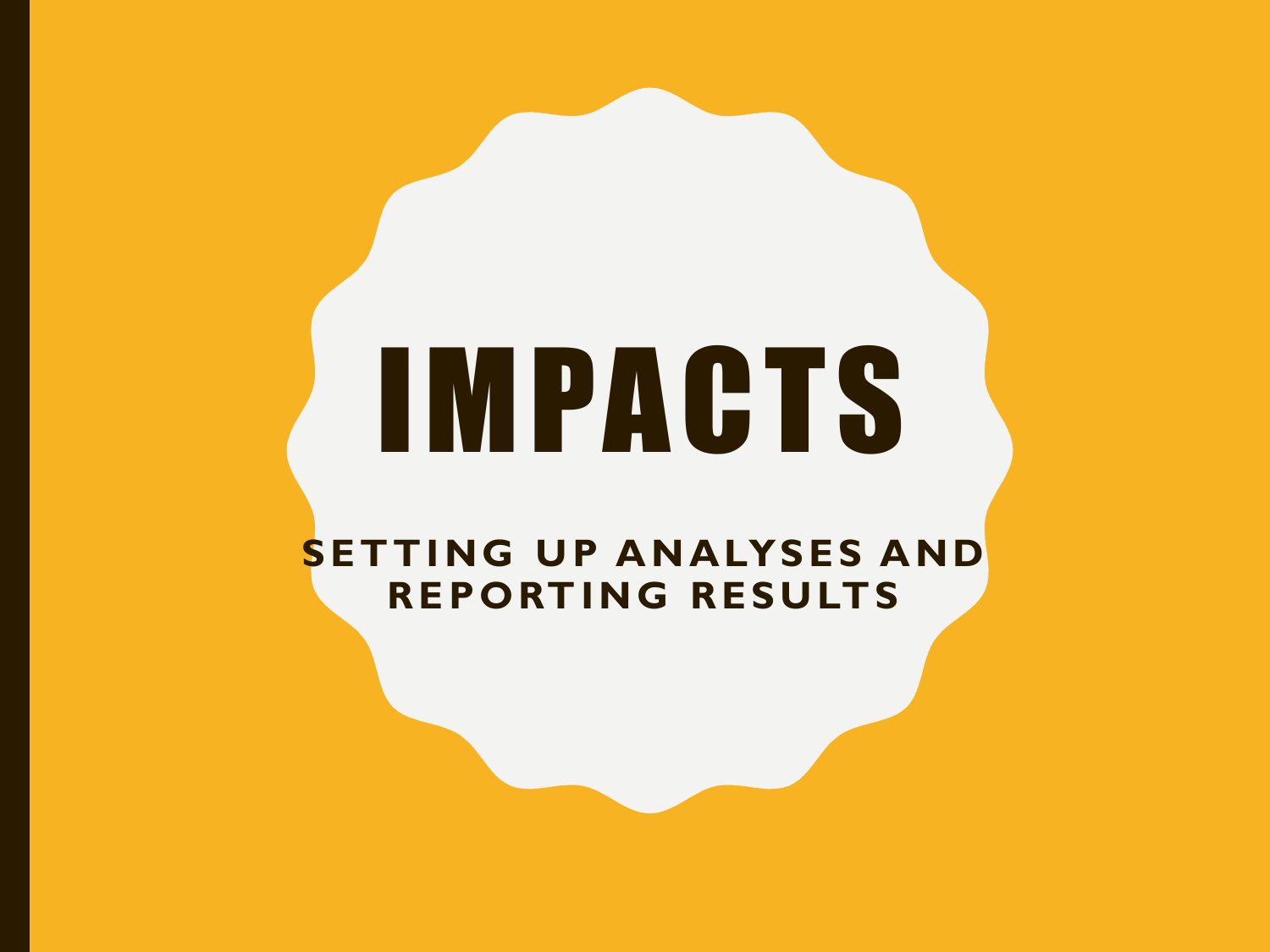#### **E M P L O Y M E N T**

- Jobs vs. Individuals
	- Job-years
- Multi-year impacts
	- Workers in subsequent years will likely be the same as those in the first year – shouldn't be counted more than once
- Short-term impacts
	- Employment/output may need to be adjusted upward
	- Most employent should be reported in terms of job-years and reported as temporary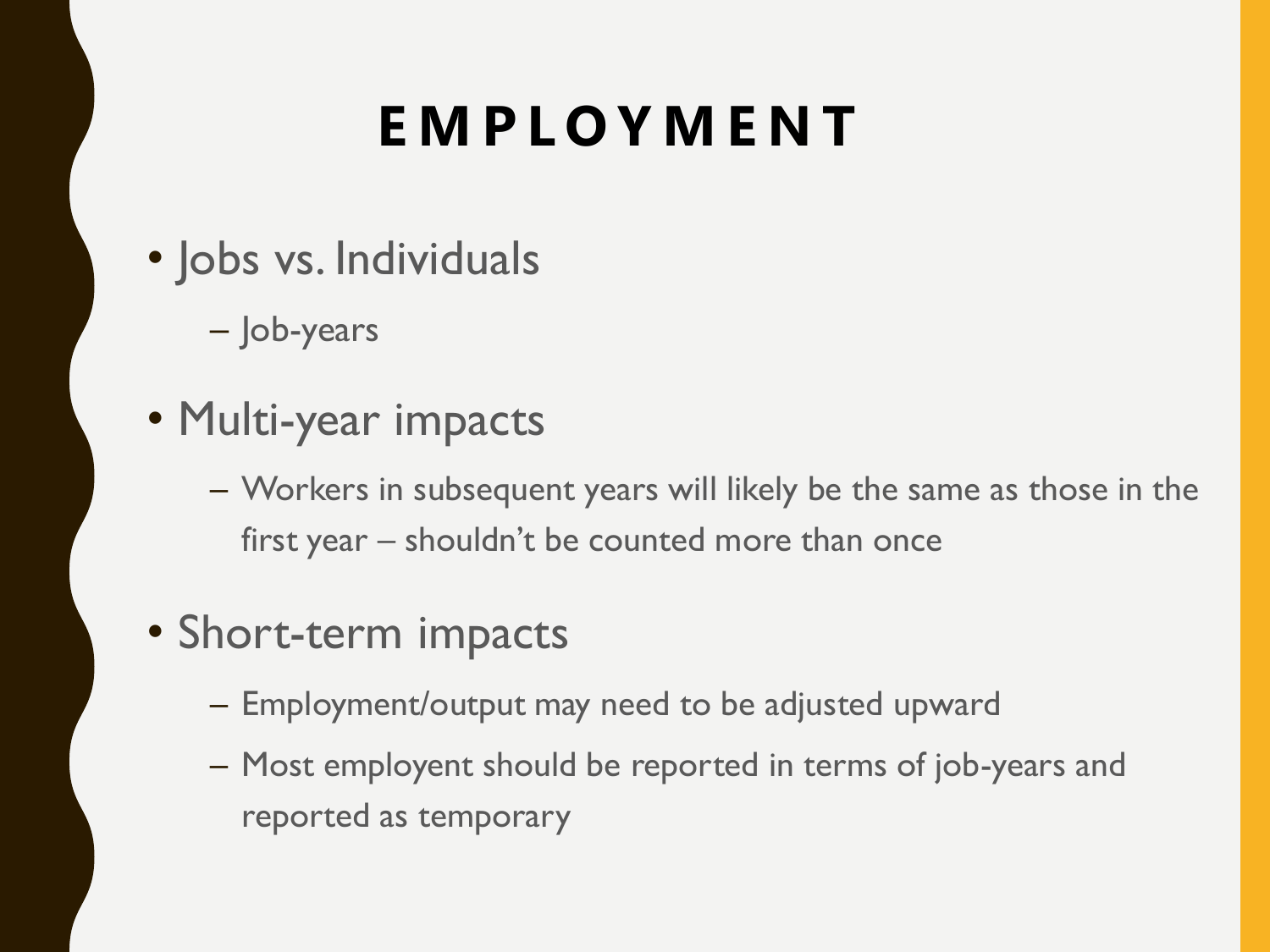#### **O T H E R C O M M O N P I T F A L L S**

- Event Year should more appropriately be called Dollar Year or Input Year – WHY?
- Net new activity? All about presentation and context.
	- Counter-factual or "but-for" analysis
		- support vs. create
		- contribution vs. impact
	- New economic activity versus shifting economic activity from one sector to another
	- Taxes
		- Net new tax revenue for a county may not be net new tax revenue for the state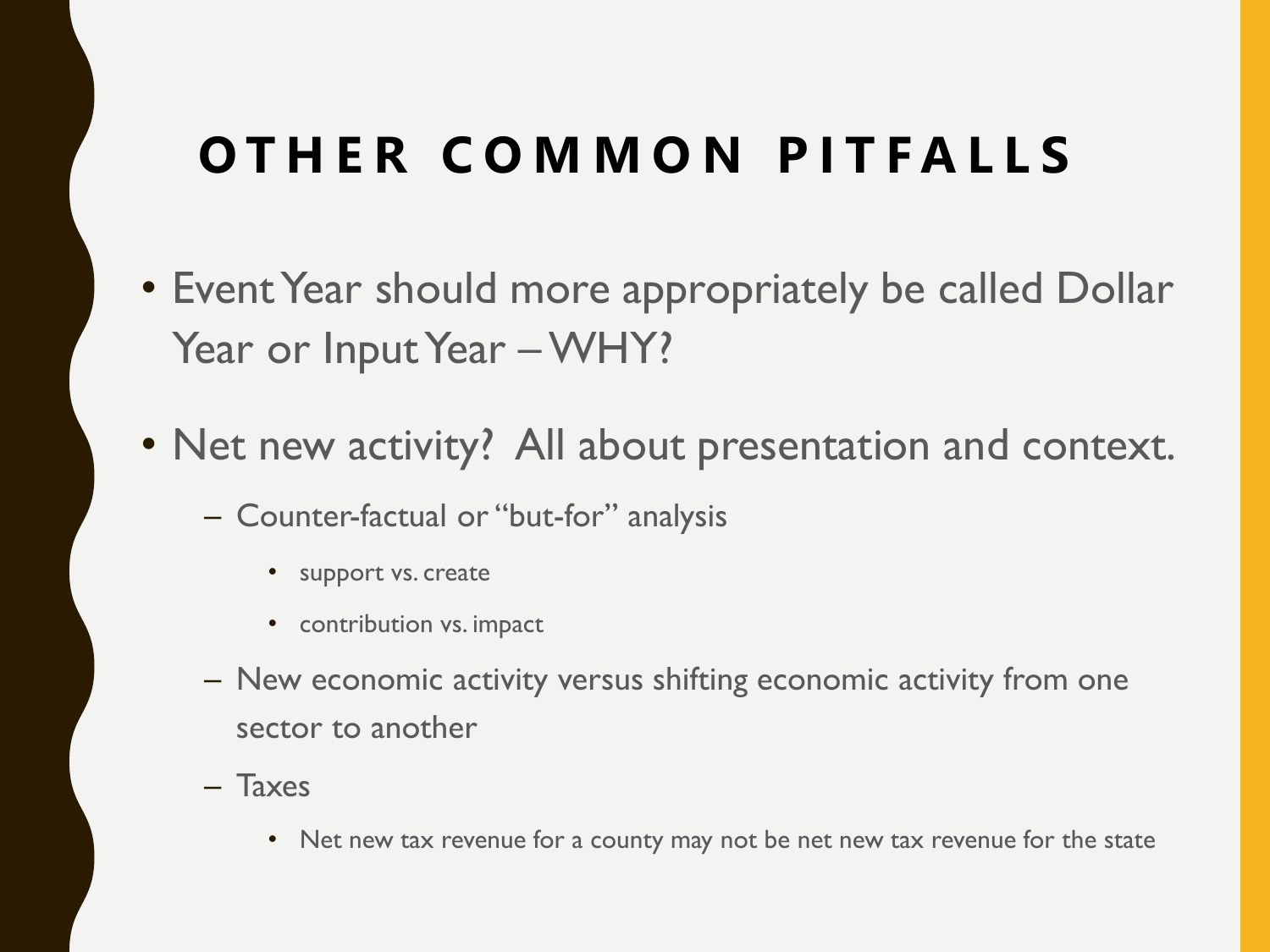#### WHEN DO MARGINS COME **I N T O P L AY ?**

- Anytime you are modeling something that was purchased from a wholesaler or retailer.
	- In other words, anytime the commodity is not purchased directly from the producer.
	- Think manufactured goods.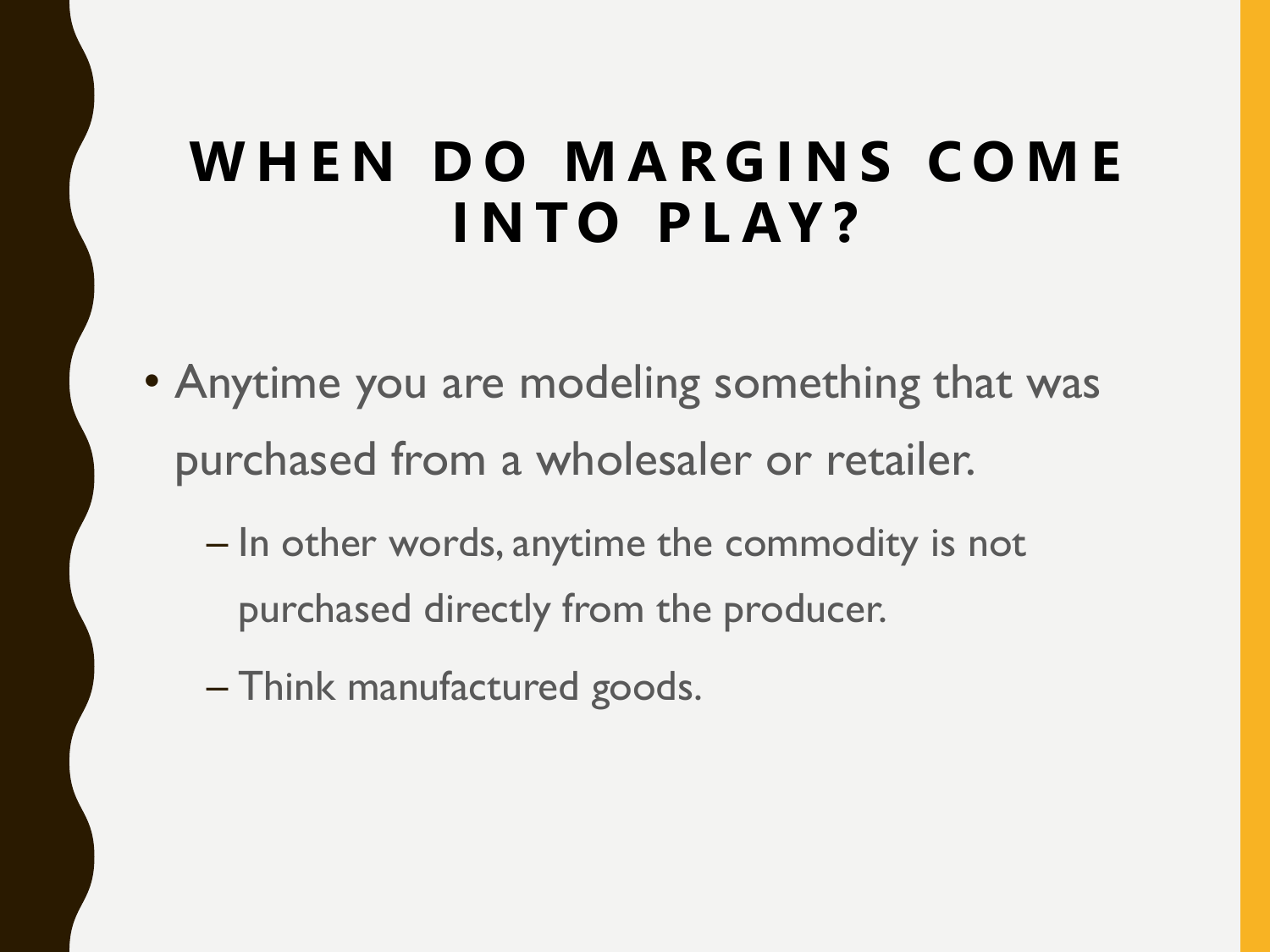#### **M A R G I N S I L L U S T R AT E D**



**Electricity** Water Rubber **Cotton** Dye Legal services

Producer value =  $$100$  Transportation costs =  $$30$  Retail Mark-up =  $$20$ 

 $\circledcirc$ 

Gasoline Motor oil Vehicle repair service **Tires** Legal services



electricity Rent Cleaning supplies Advertisin g Legal services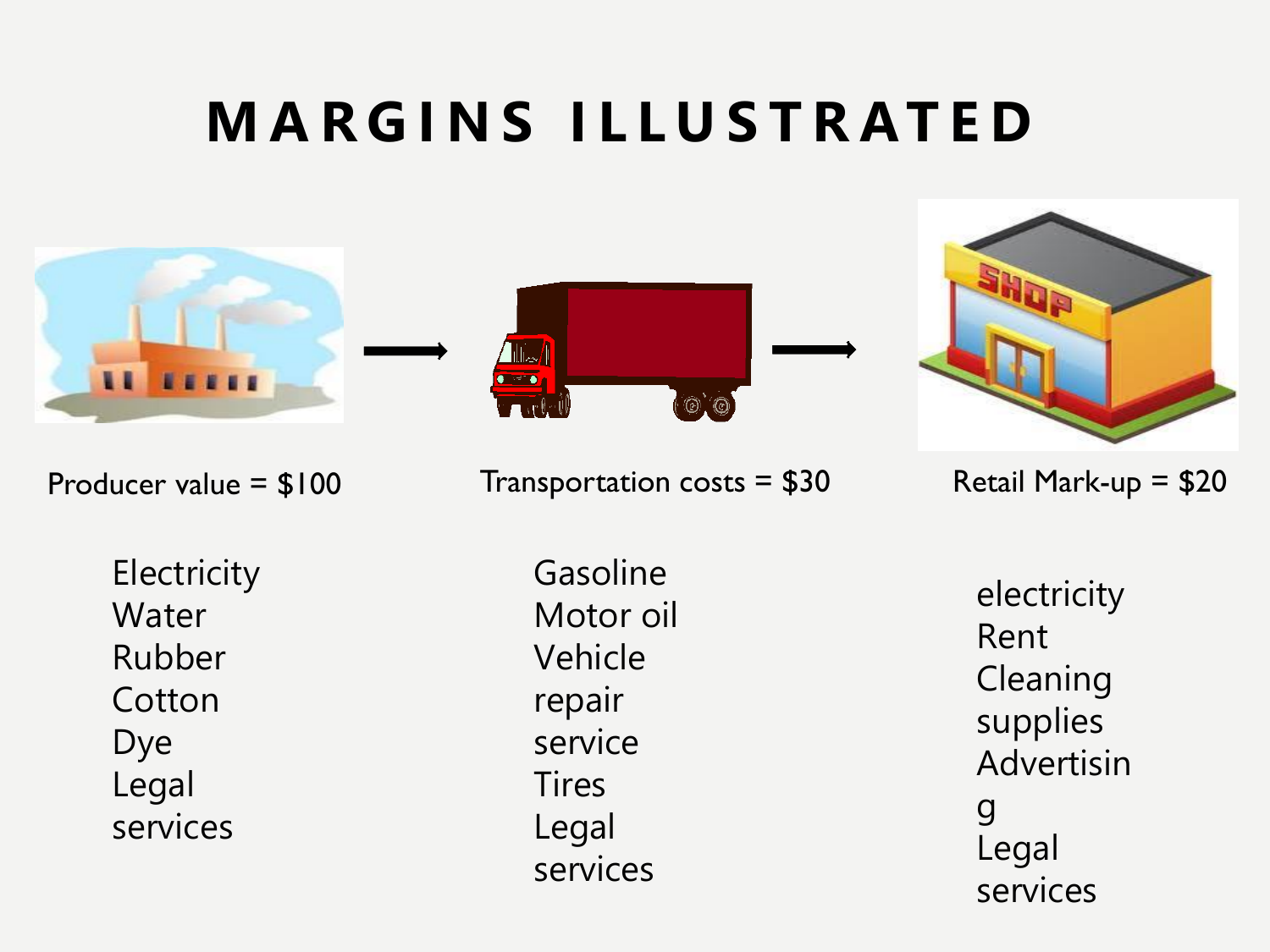#### **TWO WAYS TO APPLY M A R G I N S , D E P E N D I N G O N T H E I N F O R M AT I O N Y O U H AV E :**

- Suppose you are trying to model a \$1MM purchase of gasoline
	- Since you know the specific commodity being purchased, you can set up the Event in the producing sector (petroleum refining)
	- If you don't then apply margins, the producer will receive the entire retail sale price
	- Applying margins will give a portion of the sales price to the producer, a portion to the transporters, a portion to the wholesaler, and a portion to the retailer.

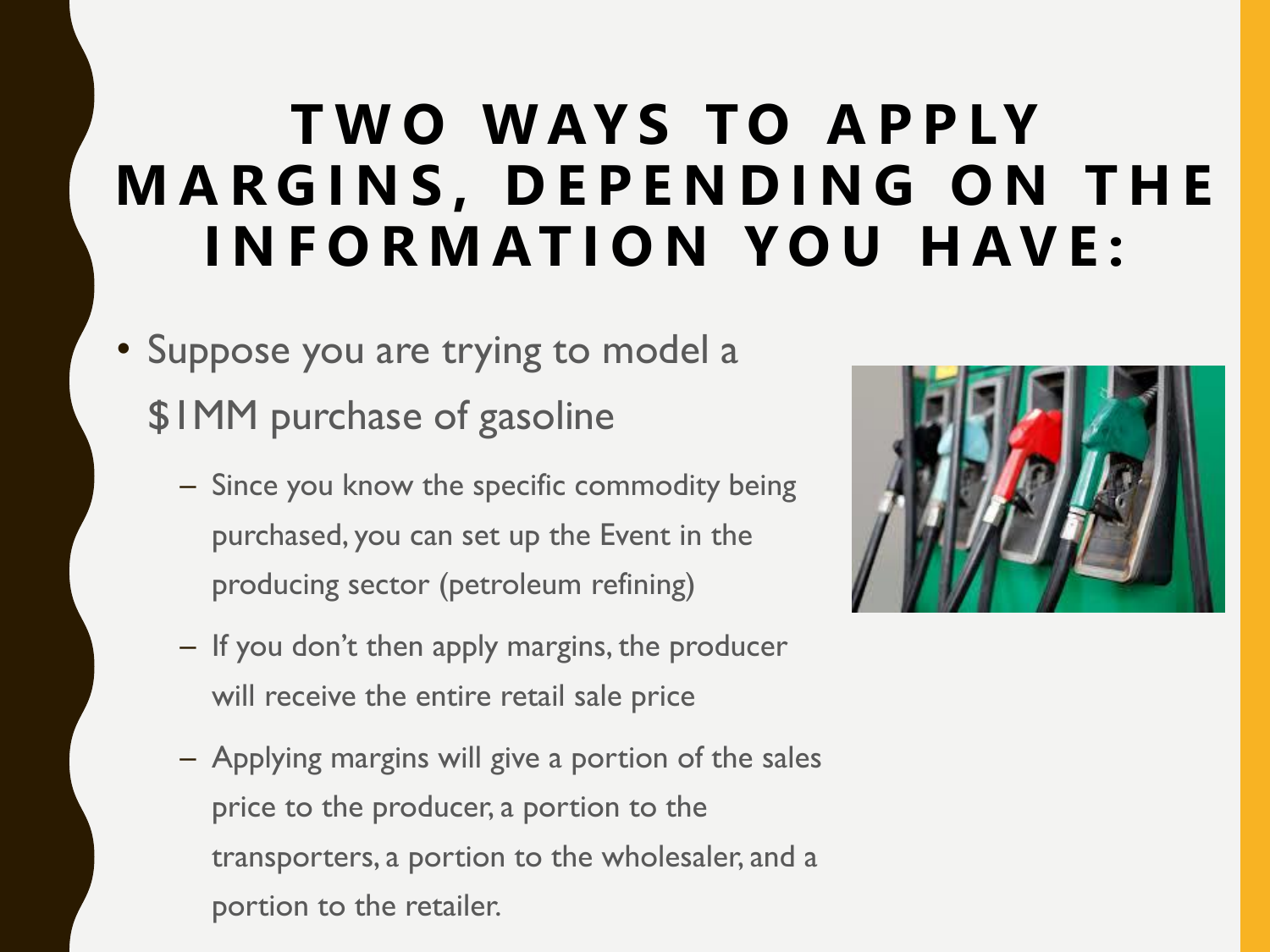#### **TWO WAYS TO MARGIN D E P E N D I N G O N T H E I N F O R M AT I O N Y O U H AV E :**

- Suppose you are trying to model \$1MM of purchases from a gas station
	- Can you choose an IMPLAN producing industry?
	- Okay so we have to use the retail sector.
		- What happens if we don't apply margins?
		- What happens when we do apply margins?

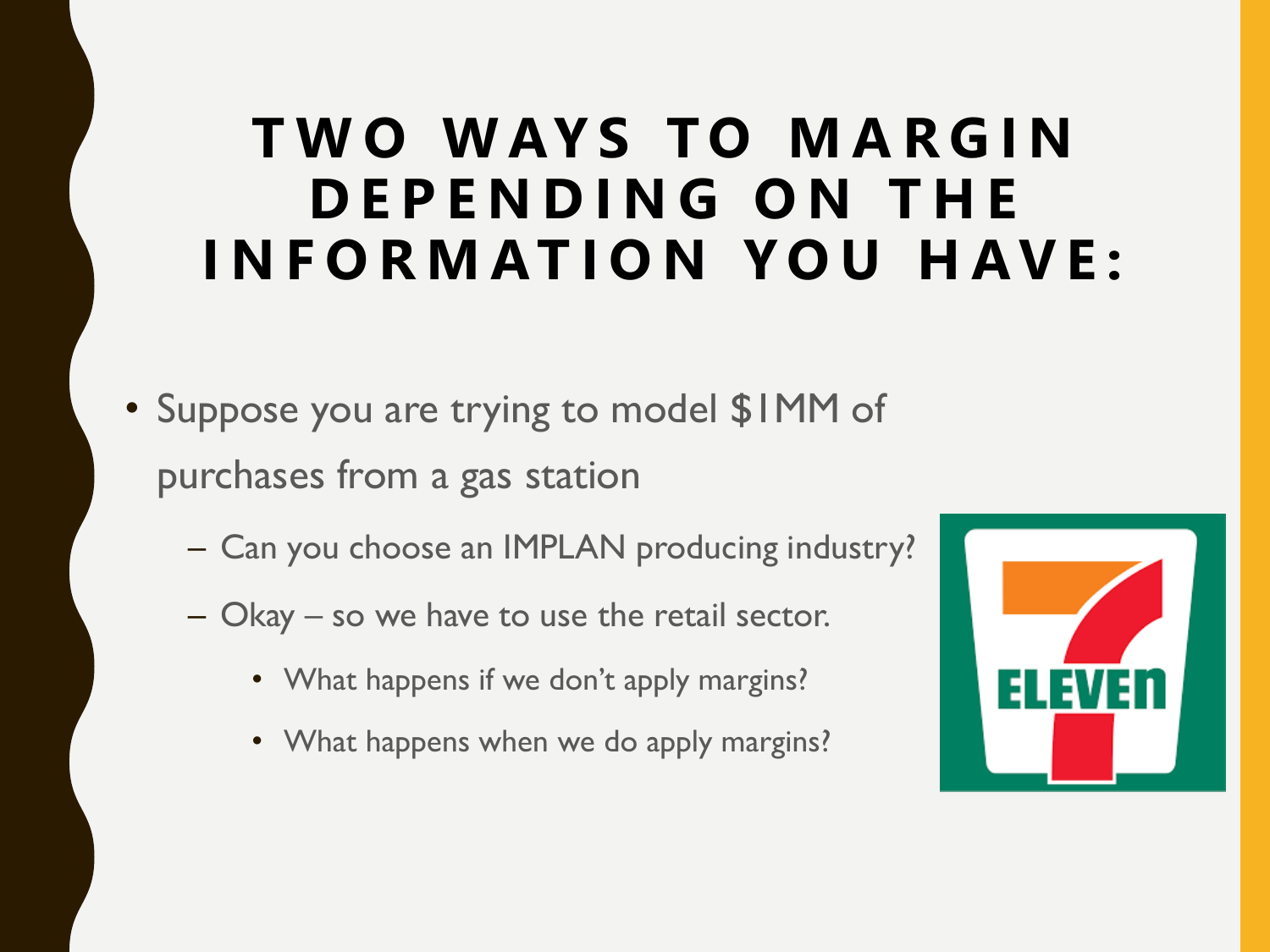### **THANK YOU!**

Questions? Comments?